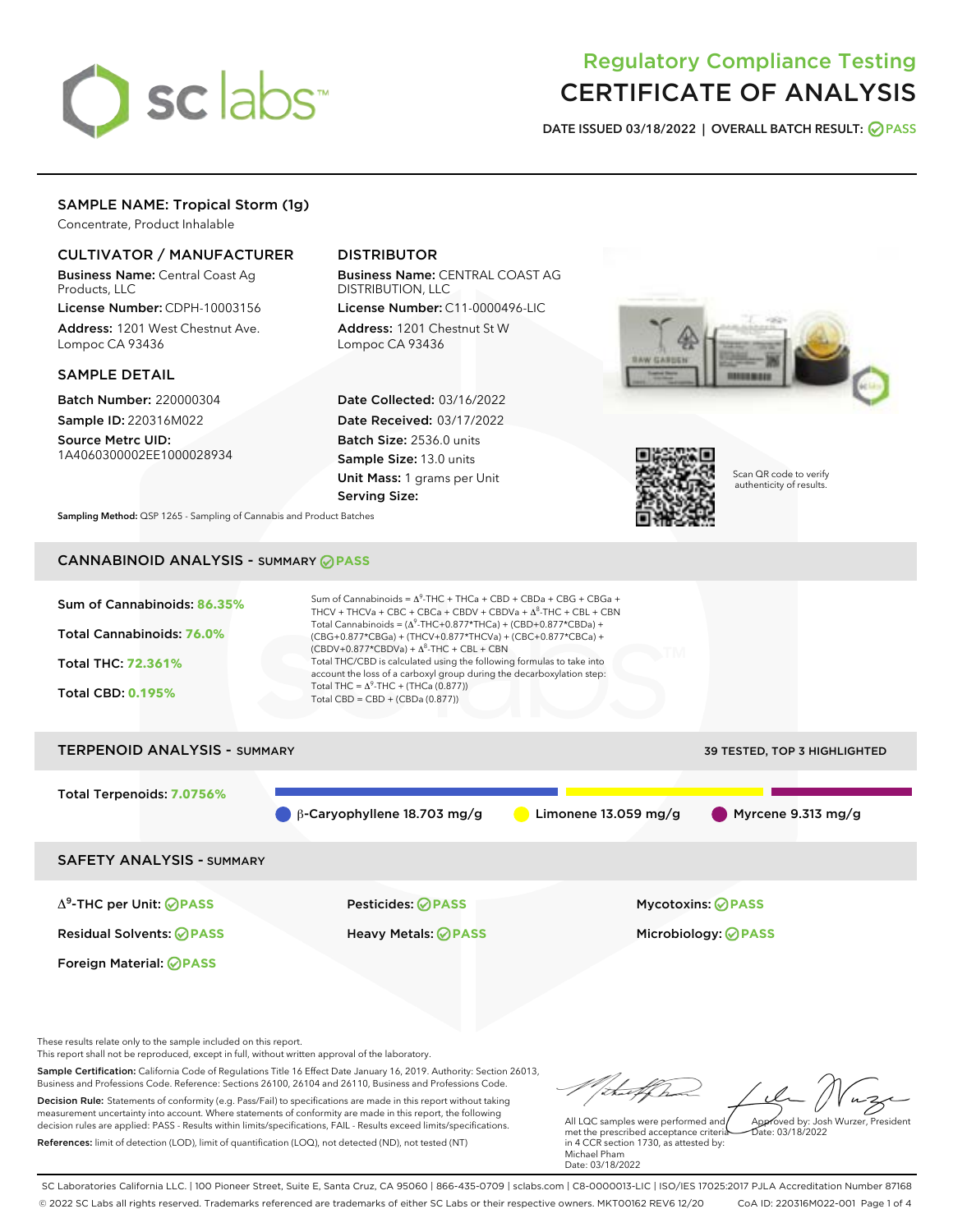



TROPICAL STORM (1G) | DATE ISSUED 03/18/2022 | OVERALL BATCH RESULT: **● PASS** 

#### CANNABINOID TEST RESULTS - 03/18/2022 2 PASS

Tested by high-performance liquid chromatography with diode-array detection (HPLC-DAD). **Method:** QSP 1157 - Analysis of Cannabinoids by HPLC-DAD

#### TOTAL CANNABINOIDS: **76.0%**

Total Cannabinoids (Total THC) + (Total CBD) + (Total CBG) + (Total THCV) + (Total CBC) +  $(Total$  CBDV) +  $\Delta$ <sup>8</sup>-THC + CBL + CBN

TOTAL THC: **72.361%** Total THC (Δ<sup>9</sup> -THC+0.877\*THCa)

TOTAL CBD: **0.195%**

Total CBD (CBD+0.877\*CBDa)

TOTAL CBG: 1.5% Total CBG (CBG+0.877\*CBGa)

TOTAL THCV: 0.383% Total THCV (THCV+0.877\*THCVa)

TOTAL CBC: 1.571% Total CBC (CBC+0.877\*CBCa)

TOTAL CBDV: ND Total CBDV (CBDV+0.877\*CBDVa)

| <b>COMPOUND</b>  | LOD/LOO<br>(mg/g)          | <b>MEASUREMENT</b><br><b>UNCERTAINTY</b><br>(mg/g) | <b>RESULT</b><br>(mg/g) | <b>RESULT</b><br>(%) |
|------------------|----------------------------|----------------------------------------------------|-------------------------|----------------------|
| <b>THCa</b>      | 0.05/0.14                  | ±16.045                                            | 802.24                  | 80.224               |
| $\Lambda^9$ -THC | 0.06 / 0.26                | ±0.537                                             | 20.05                   | 2.005                |
| <b>CBCa</b>      | 0.07 / 0.28                | ±0.682                                             | 17.91                   | 1.791                |
| <b>CBGa</b>      | 0.1/0.2                    | ±0.56                                              | 13.9                    | 1.39                 |
| <b>THCVa</b>     | 0.07/0.20                  | ±0.162                                             | 4.37                    | 0.437                |
| <b>CBG</b>       | 0.06/0.19                  | ±0.085                                             | 2.78                    | 0.278                |
| <b>CBDa</b>      | 0.02/0.19                  | ±0.051                                             | 2.22                    | 0.222                |
| <b>CBC</b>       | 0.2 / 0.5                  | N/A                                                | $<$ LOQ                 | $<$ LOQ              |
| $\Lambda^8$ -THC | 0.1/0.4                    | N/A                                                | <b>ND</b>               | <b>ND</b>            |
| <b>THCV</b>      | 0.1 / 0.2                  | N/A                                                | <b>ND</b>               | <b>ND</b>            |
| <b>CBD</b>       | 0.07/0.29                  | N/A                                                | <b>ND</b>               | <b>ND</b>            |
| <b>CBDV</b>      | 0.04 / 0.15                | N/A                                                | <b>ND</b>               | <b>ND</b>            |
| <b>CBDVa</b>     | 0.03/0.53                  | N/A                                                | <b>ND</b>               | <b>ND</b>            |
| <b>CBL</b>       | 0.06 / 0.24                | N/A                                                | <b>ND</b>               | <b>ND</b>            |
| <b>CBN</b>       | 0.1/0.3                    | N/A                                                | <b>ND</b>               | <b>ND</b>            |
|                  | <b>SUM OF CANNABINOIDS</b> |                                                    | 863.5 mg/g              | 86.35%               |

#### **UNIT MASS: 1 grams per Unit**

| $\Delta^9$ -THC per Unit              | 1100 per-package limit | $20.05$ mg/unit | <b>PASS</b> |
|---------------------------------------|------------------------|-----------------|-------------|
| <b>Total THC per Unit</b>             |                        | 723.61 mg/unit  |             |
| <b>CBD per Unit</b>                   |                        | <b>ND</b>       |             |
| <b>Total CBD per Unit</b>             |                        | $1.95$ mg/unit  |             |
| Sum of Cannabinoids<br>per Unit       |                        | $863.5$ mg/unit |             |
| <b>Total Cannabinoids</b><br>per Unit |                        | 760.1 mg/unit   |             |

| <b>COMPOUND</b>         | LOD/LOQ<br>(mg/g) | <b>MEASUREMENT</b><br><b>UNCERTAINTY</b><br>(mg/g) | <b>RESULT</b><br>(mg/g)                         | <b>RESULT</b><br>(%) |
|-------------------------|-------------------|----------------------------------------------------|-------------------------------------------------|----------------------|
| β-Caryophyllene         | 0.004 / 0.012     | ±0.5181                                            | 18.703                                          | 1.8703               |
| Limonene                | 0.005 / 0.016     | ±0.1450                                            | 13.059                                          | 1.3059               |
| <b>Myrcene</b>          | 0.008 / 0.025     | ±0.0931                                            | 9.313                                           | 0.9313               |
| $\alpha$ -Humulene      | 0.009 / 0.029     | ±0.1398                                            | 5.594                                           | 0.5594               |
| Linalool                | 0.009 / 0.032     | ±0.1499                                            | 5.064                                           | 0.5064               |
| $\alpha$ -Bisabolol     | 0.008 / 0.026     | ±0.1613                                            | 3.887                                           | 0.3887               |
| β-Pinene                | 0.004 / 0.014     | ±0.0204                                            | 2.295                                           | 0.2295               |
| $\alpha$ -Pinene        | 0.005 / 0.017     | ±0.0144                                            | 2.156                                           | 0.2156               |
| Fenchol                 | 0.010 / 0.034     | ±0.0550                                            | 1.828                                           | 0.1828               |
| <b>Terpineol</b>        | 0.009 / 0.031     | ±0.0848                                            | 1.774                                           | 0.1774               |
| Nerolidol               | 0.006 / 0.019     | ±0.0836                                            | 1.707                                           | 0.1707               |
| β-Ocimene               | 0.006 / 0.020     | ±0.0345                                            | 1.380                                           | 0.1380               |
| Caryophyllene<br>Oxide  | 0.010 / 0.033     | ±0.0363                                            | 1.014                                           | 0.1014               |
| Guaiol                  | 0.009 / 0.030     | ±0.0279                                            | 0.761                                           | 0.0761               |
| <b>Borneol</b>          | 0.005 / 0.016     | ±0.0158                                            | 0.484                                           | 0.0484               |
| trans-β-Farnesene       | 0.008 / 0.025     | ±0.0113                                            | 0.411                                           | 0.0411               |
| Terpinolene             | 0.008 / 0.026     | ±0.0062                                            | 0.393                                           | 0.0393               |
| Valencene               | 0.009 / 0.030     | ±0.0171                                            | 0.319                                           | 0.0319               |
| Camphene                | 0.005 / 0.015     | ±0.0019                                            | 0.211                                           | 0.0211               |
| Fenchone                | 0.009 / 0.028     | ±0.0038                                            | 0.170                                           | 0.0170               |
| Citronellol             | 0.003 / 0.010     | ±0.0031                                            | 0.081                                           | 0.0081               |
| Sabinene Hydrate        | 0.006 / 0.022     | ±0.0023                                            | 0.076                                           | 0.0076               |
| Nerol                   | 0.003 / 0.011     | ±0.0010                                            | 0.030                                           | 0.0030               |
| $\gamma$ -Terpinene     | 0.006 / 0.018     | ±0.0004                                            | 0.026                                           | 0.0026               |
| $\alpha$ -Terpinene     | 0.005 / 0.017     | ±0.0002                                            | 0.020                                           | 0.0020               |
| Sabinene                | 0.004 / 0.014     | N/A                                                | <loq< th=""><th><loq< th=""></loq<></th></loq<> | <loq< th=""></loq<>  |
| $\alpha$ -Phellandrene  | 0.006 / 0.020     | N/A                                                | <loq< th=""><th><loq< th=""></loq<></th></loq<> | <loq< th=""></loq<>  |
| $\Delta^3$ -Carene      | 0.005 / 0.018     | N/A                                                | <loq< th=""><th><loq< th=""></loq<></th></loq<> | <loq< th=""></loq<>  |
| Eucalyptol              | 0.006 / 0.018     | N/A                                                | <loq< th=""><th><loq< th=""></loq<></th></loq<> | <loq< th=""></loq<>  |
| p-Cymene                | 0.005 / 0.016     | N/A                                                | <b>ND</b>                                       | <b>ND</b>            |
| Isopulegol              | 0.005 / 0.016     | N/A                                                | ND                                              | ND                   |
| Camphor                 | 0.006 / 0.019     | N/A                                                | <b>ND</b>                                       | ND                   |
| Isoborneol              | 0.004 / 0.012     | N/A                                                | ND                                              | ND                   |
| Menthol                 | 0.008 / 0.025     | N/A                                                | ND                                              | ND                   |
| Pulegone                | 0.003 / 0.011     | N/A                                                | ND                                              | ND                   |
| Geraniol                | 0.002 / 0.007     | N/A                                                | ND                                              | ND                   |
| <b>Geranyl Acetate</b>  | 0.004 / 0.014     | N/A                                                | ND                                              | ND                   |
| $\alpha$ -Cedrene       | 0.005 / 0.016     | N/A                                                | ND                                              | ND                   |
| Cedrol                  | 0.008 / 0.027     | N/A                                                | ND                                              | ND                   |
| <b>TOTAL TERPENOIDS</b> |                   |                                                    | 70.756 mg/g                                     | 7.0756%              |

SC Laboratories California LLC. | 100 Pioneer Street, Suite E, Santa Cruz, CA 95060 | 866-435-0709 | sclabs.com | C8-0000013-LIC | ISO/IES 17025:2017 PJLA Accreditation Number 87168 © 2022 SC Labs all rights reserved. Trademarks referenced are trademarks of either SC Labs or their respective owners. MKT00162 REV6 12/20 CoA ID: 220316M022-001 Page 2 of 4

# TERPENOID TEST RESULTS - 03/17/2022

Terpene analysis utilizing gas chromatography-flame ionization detection (GC-FID). **Method:** QSP 1192 - Analysis of Terpenoids by GC-FID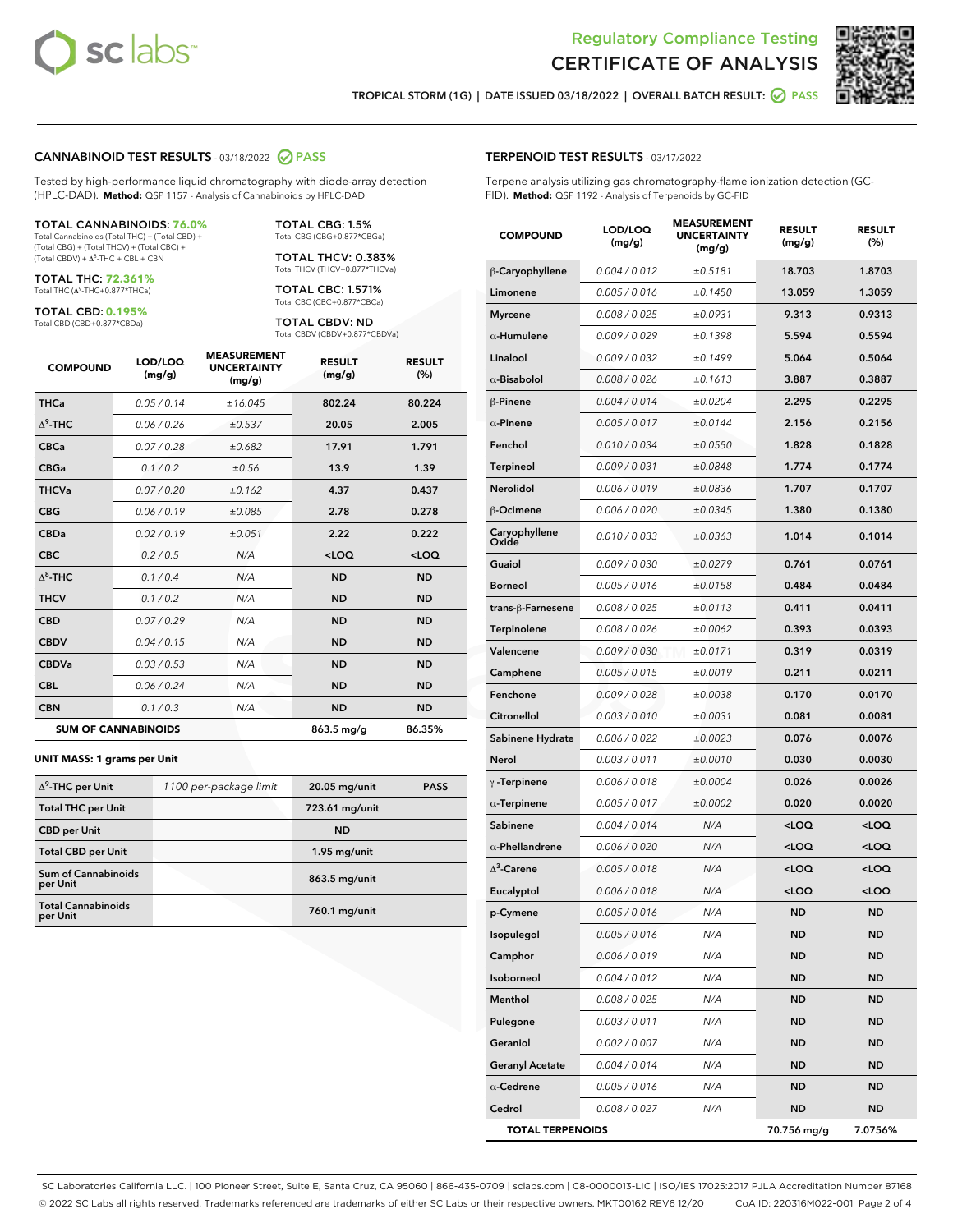



TROPICAL STORM (1G) | DATE ISSUED 03/18/2022 | OVERALL BATCH RESULT: @ PASS

# CATEGORY 1 PESTICIDE TEST RESULTS - 03/18/2022 2 PASS

Pesticide and plant growth regulator analysis utilizing high-performance liquid chromatography-mass spectrometry (HPLC-MS) or gas chromatography-mass spectrometry (GC-MS). \*GC-MS utilized where indicated. **Method:** QSP 1212 - Analysis of Pesticides and Mycotoxins by LC-MS or QSP 1213 - Analysis of Pesticides by GC-MS

| <b>COMPOUND</b>             | LOD/LOQ<br>$(\mu g/g)$ | <b>ACTION</b><br>LIMIT<br>$(\mu g/g)$ | <b>MEASUREMENT</b><br><b>UNCERTAINTY</b><br>$(\mu g/g)$ | <b>RESULT</b><br>$(\mu g/g)$ | <b>RESULT</b> |
|-----------------------------|------------------------|---------------------------------------|---------------------------------------------------------|------------------------------|---------------|
| <b>Aldicarb</b>             | 0.03 / 0.08            | $\geq$ LOD                            | N/A                                                     | <b>ND</b>                    | <b>PASS</b>   |
| Carbofuran                  | 0.02 / 0.05            | $\ge$ LOD                             | N/A                                                     | <b>ND</b>                    | <b>PASS</b>   |
| Chlordane*                  | 0.03/0.08              | $>$ LOD                               | N/A                                                     | <b>ND</b>                    | <b>PASS</b>   |
| Chlorfenapyr*               | 0.03/0.10              | ≥ LOD                                 | N/A                                                     | <b>ND</b>                    | <b>PASS</b>   |
| Chlorpyrifos                | 0.02/0.06              | $>$ LOD                               | N/A                                                     | <b>ND</b>                    | <b>PASS</b>   |
| Coumaphos                   | 0.02 / 0.07            | $\ge$ LOD                             | N/A                                                     | <b>ND</b>                    | <b>PASS</b>   |
| Daminozide                  | 0.02 / 0.07            | ≥ LOD                                 | N/A                                                     | <b>ND</b>                    | <b>PASS</b>   |
| <b>Dichlorvos</b><br>(DDVP) | 0.03/0.09              | > LOD                                 | N/A                                                     | <b>ND</b>                    | <b>PASS</b>   |
| Dimethoate                  | 0.03 / 0.08            | $>$ LOD                               | N/A                                                     | <b>ND</b>                    | <b>PASS</b>   |
| Ethoprophos                 | 0.03/0.10              | $>$ LOD                               | N/A                                                     | <b>ND</b>                    | <b>PASS</b>   |
| Etofenprox                  | 0.02 / 0.06            | $\geq$ LOD                            | N/A                                                     | <b>ND</b>                    | <b>PASS</b>   |
| Fenoxycarb                  | 0.03/0.08              | $>$ LOD                               | N/A                                                     | <b>ND</b>                    | <b>PASS</b>   |
| Fipronil                    | 0.03 / 0.08            | $\ge$ LOD                             | N/A                                                     | <b>ND</b>                    | <b>PASS</b>   |
| Imazalil                    | 0.02 / 0.06            | $\geq$ LOD                            | N/A                                                     | <b>ND</b>                    | <b>PASS</b>   |
| <b>Methiocarb</b>           | 0.02 / 0.07            | $\ge$ LOD                             | N/A                                                     | <b>ND</b>                    | <b>PASS</b>   |
| Parathion-methyl            | 0.03/0.10              | $>$ LOD                               | N/A                                                     | <b>ND</b>                    | <b>PASS</b>   |
| <b>Mevinphos</b>            | 0.03/0.09              | $\ge$ LOD                             | N/A                                                     | <b>ND</b>                    | <b>PASS</b>   |
| Paclobutrazol               | 0.02 / 0.05            | $\ge$ LOD                             | N/A                                                     | <b>ND</b>                    | <b>PASS</b>   |
| Propoxur                    | 0.03/0.09              | $\geq$ LOD                            | N/A                                                     | <b>ND</b>                    | <b>PASS</b>   |
| Spiroxamine                 | 0.03 / 0.08            | $\ge$ LOD                             | N/A                                                     | <b>ND</b>                    | <b>PASS</b>   |
| Thiacloprid                 | 0.03/0.10              | $\geq$ LOD                            | N/A                                                     | <b>ND</b>                    | <b>PASS</b>   |

## CATEGORY 2 PESTICIDE TEST RESULTS - 03/18/2022 @ PASS

| <b>COMPOUND</b>          | LOD/LOO<br>$(\mu g/g)$ | <b>ACTION</b><br><b>LIMIT</b><br>(µg/g) | <b>MEASUREMENT</b><br><b>UNCERTAINTY</b><br>$(\mu g/g)$ | <b>RESULT</b><br>$(\mu g/g)$ | <b>RESULT</b> |  |
|--------------------------|------------------------|-----------------------------------------|---------------------------------------------------------|------------------------------|---------------|--|
| Abamectin                | 0.03/0.10              | 0.1                                     | N/A                                                     | <b>ND</b>                    | <b>PASS</b>   |  |
| Acephate                 | 0.02/0.07              | 0.1                                     | N/A                                                     | <b>ND</b>                    | <b>PASS</b>   |  |
| Acequinocyl              | 0.02/0.07              | 0.1                                     | N/A                                                     | <b>ND</b>                    | <b>PASS</b>   |  |
| Acetamiprid              | 0.02/0.05              | 0.1                                     | N/A                                                     | <b>ND</b>                    | <b>PASS</b>   |  |
| Azoxystrobin             | 0.02/0.07              | 0.1                                     | N/A                                                     | <b>ND</b>                    | <b>PASS</b>   |  |
| <b>Bifenazate</b>        | 0.01/0.04              | 0.1                                     | N/A                                                     | <b>ND</b>                    | <b>PASS</b>   |  |
| <b>Bifenthrin</b>        | 0.02/0.05              | 3                                       | N/A                                                     | <b>ND</b>                    | <b>PASS</b>   |  |
| <b>Boscalid</b>          | 0.03/0.09              | 0.1                                     | N/A                                                     | <b>ND</b>                    | <b>PASS</b>   |  |
| Captan                   | 0.19/0.57              | 0.7                                     | N/A                                                     | <b>ND</b>                    | <b>PASS</b>   |  |
| Carbaryl                 | 0.02/0.06              | 0.5                                     | N/A                                                     | <b>ND</b>                    | <b>PASS</b>   |  |
| Chlorantranilip-<br>role | 0.04/0.12              | 10                                      | N/A                                                     | <b>ND</b>                    | <b>PASS</b>   |  |
| Clofentezine             | 0.03/0.09              | 0.1                                     | N/A                                                     | <b>ND</b>                    | <b>PASS</b>   |  |

## CATEGORY 2 PESTICIDE TEST RESULTS - 03/18/2022 continued

| <b>COMPOUND</b>               | LOD/LOQ<br>(µg/g) | <b>ACTION</b><br><b>LIMIT</b><br>$(\mu g/g)$ | <b>MEASUREMENT</b><br><b>UNCERTAINTY</b><br>$(\mu g/g)$ | <b>RESULT</b><br>(µg/g) | <b>RESULT</b> |
|-------------------------------|-------------------|----------------------------------------------|---------------------------------------------------------|-------------------------|---------------|
| Cyfluthrin                    | 0.12 / 0.38       | $\overline{c}$                               | N/A                                                     | <b>ND</b>               | <b>PASS</b>   |
| Cypermethrin                  | 0.11 / 0.32       | $\mathcal{I}$                                | N/A                                                     | <b>ND</b>               | <b>PASS</b>   |
| <b>Diazinon</b>               | 0.02 / 0.05       | 0.1                                          | N/A                                                     | <b>ND</b>               | <b>PASS</b>   |
| Dimethomorph                  | 0.03 / 0.09       | 2                                            | N/A                                                     | <b>ND</b>               | <b>PASS</b>   |
| Etoxazole                     | 0.02 / 0.06       | 0.1                                          | N/A                                                     | <b>ND</b>               | <b>PASS</b>   |
| Fenhexamid                    | 0.03 / 0.09       | 0.1                                          | N/A                                                     | <b>ND</b>               | <b>PASS</b>   |
| Fenpyroximate                 | 0.02 / 0.06       | 0.1                                          | N/A                                                     | <b>ND</b>               | <b>PASS</b>   |
| Flonicamid                    | 0.03 / 0.10       | 0.1                                          | N/A                                                     | ND                      | <b>PASS</b>   |
| Fludioxonil                   | 0.03 / 0.10       | 0.1                                          | N/A                                                     | <b>ND</b>               | <b>PASS</b>   |
| Hexythiazox                   | 0.02 / 0.07       | 0.1                                          | N/A                                                     | <b>ND</b>               | <b>PASS</b>   |
| Imidacloprid                  | 0.04 / 0.11       | 5                                            | N/A                                                     | <b>ND</b>               | <b>PASS</b>   |
| Kresoxim-methyl               | 0.02 / 0.07       | 0.1                                          | N/A                                                     | <b>ND</b>               | <b>PASS</b>   |
| <b>Malathion</b>              | 0.03 / 0.09       | 0.5                                          | N/A                                                     | <b>ND</b>               | <b>PASS</b>   |
| Metalaxyl                     | 0.02 / 0.07       | $\overline{c}$                               | N/A                                                     | <b>ND</b>               | <b>PASS</b>   |
| Methomyl                      | 0.03 / 0.10       | 1                                            | N/A                                                     | <b>ND</b>               | <b>PASS</b>   |
| Myclobutanil                  | 0.03 / 0.09       | 0.1                                          | N/A                                                     | <b>ND</b>               | <b>PASS</b>   |
| Naled                         | 0.02 / 0.07       | 0.1                                          | N/A                                                     | ND                      | <b>PASS</b>   |
| Oxamyl                        | 0.04 / 0.11       | 0.5                                          | N/A                                                     | ND                      | <b>PASS</b>   |
| Pentachloronitro-<br>benzene* | 0.03/0.09         | 0.1                                          | N/A                                                     | <b>ND</b>               | <b>PASS</b>   |
| Permethrin                    | 0.04 / 0.12       | 0.5                                          | N/A                                                     | <b>ND</b>               | <b>PASS</b>   |
| Phosmet                       | 0.03 / 0.10       | 0.1                                          | N/A                                                     | <b>ND</b>               | <b>PASS</b>   |
| Piperonyl<br><b>Butoxide</b>  | 0.02 / 0.07       | 3                                            | N/A                                                     | <b>ND</b>               | <b>PASS</b>   |
| Prallethrin                   | 0.03 / 0.08       | 0.1                                          | N/A                                                     | <b>ND</b>               | <b>PASS</b>   |
| Propiconazole                 | 0.02 / 0.07       | 0.1                                          | N/A                                                     | ND                      | <b>PASS</b>   |
| Pyrethrins                    | 0.04 / 0.12       | 0.5                                          | N/A                                                     | <b>ND</b>               | <b>PASS</b>   |
| Pyridaben                     | 0.02 / 0.07       | 0.1                                          | N/A                                                     | <b>ND</b>               | <b>PASS</b>   |
| Spinetoram                    | 0.02 / 0.07       | 0.1                                          | N/A                                                     | <b>ND</b>               | <b>PASS</b>   |
| Spinosad                      | 0.02 / 0.07       | 0.1                                          | N/A                                                     | <b>ND</b>               | <b>PASS</b>   |
| Spiromesifen                  | 0.02 / 0.05       | 0.1                                          | N/A                                                     | <b>ND</b>               | <b>PASS</b>   |
| Spirotetramat                 | 0.02 / 0.06       | 0.1                                          | N/A                                                     | <b>ND</b>               | <b>PASS</b>   |
| Tebuconazole                  | 0.02 / 0.07       | 0.1                                          | N/A                                                     | ND                      | <b>PASS</b>   |
| Thiamethoxam                  | 0.03 / 0.10       | 5                                            | N/A                                                     | <b>ND</b>               | <b>PASS</b>   |
| Trifloxystrobin               | 0.03 / 0.08       | 0.1                                          | N/A                                                     | <b>ND</b>               | <b>PASS</b>   |

SC Laboratories California LLC. | 100 Pioneer Street, Suite E, Santa Cruz, CA 95060 | 866-435-0709 | sclabs.com | C8-0000013-LIC | ISO/IES 17025:2017 PJLA Accreditation Number 87168 © 2022 SC Labs all rights reserved. Trademarks referenced are trademarks of either SC Labs or their respective owners. MKT00162 REV6 12/20 CoA ID: 220316M022-001 Page 3 of 4